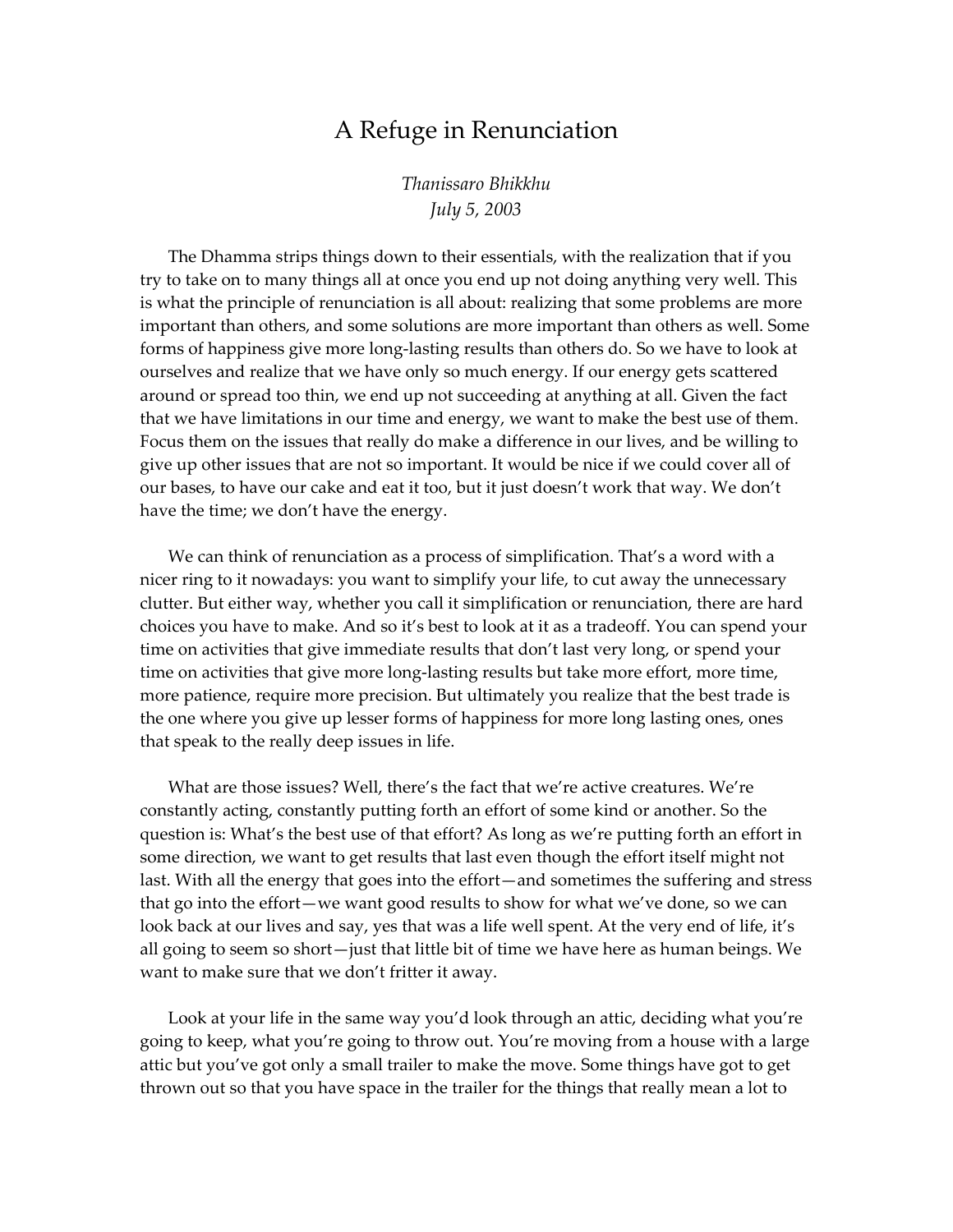you. In other words, there are things you've got to give up in order to have the time for the things that really make a difference, that really do give substantial results. That's the underlying insight that informs the teachings on renunciation.

When you think about it, you realize that the time best spent is the time spent developing good qualities in the mind, because those are things that can help you in any situation. You have to devote a certain amount of time to keeping the body strong, but with the body you reach a point of diminishing returns. Ultimately there will come a point where no matter how much you've looked after the body, it's just going to leave you. And sometimes it doesn't leave you nicely. Sometimes there's a messy parting. And in cases like that, you'll be glad for the time you spent working on the mind, because you realize that that's much closer to home. At the same time, the strength of the mind when really developed doesn't have to depend on the strength of the body. It doesn't end when the body dies.

This is one of the things you discover as you meditate. Ordinarily, when people are tired they get in a bad mood. They feel overwhelmed, really put upon. But when you learn how to develop a greater sense of spaciousness in the mind, a greater sense of wellbeing in the mind, after a while you begin to realize it doesn't depend on the level of energy in the body at all. The mind begins to have its own internal nourishment, its own internal place to recharge.

This is why we spend so much time sitting here with our eyes closed, working on mindfulness, concentration, and discernment, because these are the qualities that will see the mind through any situation. When you see people really "losing it," this what have they've lost. They've lost their mindfulness, they've lost their concentration, they've lost their discernment. So you want to work on strengthening these qualities. Whatever time is spent making them stronger is time well spent.

When we talk about taking refuge in the Dhamma, this is precisely what's meant: realizing that if you focus on these few things you don't have to worry about other things. You can really trust the practice to see you through. Many times our desire to cover all the bases is a fear that if, well, one thing doesn't work out something else will. And we hesitate to commit ourselves to a particular path of action for fear that it may not see us all the way through. So we hedge our bets. But instead of providing us real protection, this attitude ends up giving us a life of nothing but bits and pieces: a little bit of this, a little bit of that, a little bit of peace, a little bit of wealth, a little bit of health, nothing in any really solid measure.

So by taking refuge in the Dhamma we're taking refuge in the conviction that developing the mind will cover all of those other contingencies. And because the practice of virtue, concentration, and discernment—all the seeds for happiness—lie right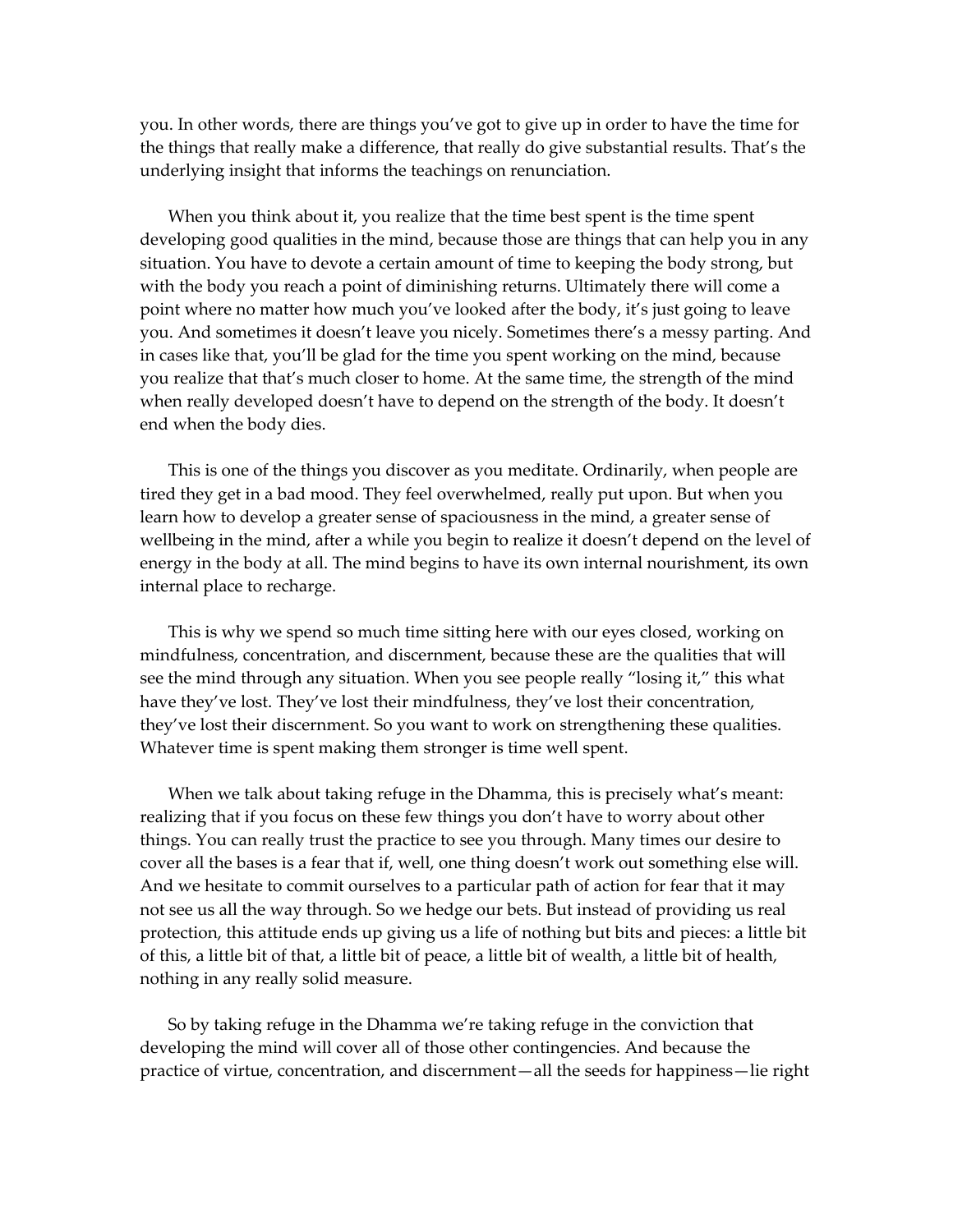here, that simplifies matters. It also allows us to give our full energy to the things that matter most.

And so even if, from the outside, it may look as if the life of practicing the Dhamma has a lot of hardships, a lot of renunciation, a lot of doing without, it's not an impoverished life. You find that your real wealth develops inside.

One of the first things that attracted me to the Dhamma was seeing my teacher, Ajaan Fuang, living a very simple life—a little tiny monastery out in the hills of Rayong, just a couple of huts, not that many people—but he was happy. You could feel a very strong sense of wellbeing just emanating from him. And you realized that it didn't depend on his being wealthy, it didn't depend on his being famous or having a lot of friends or anything. It was simply because he had worked on his mind. As he said, he wasn't born that way. Whatever sense of wellbeing he had developed in the mind came through the practice. And as you come to know the practice, come to know the Dhamma, you realize exactly how all-encompassing it is: that once these qualities are developed in the mind, they take care of all kinds of situations. Qualities of mindfulness, discernment, concentration are basic to any skill, basic to our ability to deal with any situation. So it's by focusing on these few things that we really do cover all of our bases. They encompass everything.

One of the good things about the Dhamma is that it's so big: You can give your whole life to it. It's something *worth* giving your life to, because it teaches you what you need to know, teaches you the skills you need to handle whatever life throws at you and more. So even though a life of renunciation may seem like a life of getting pared down and narrowed down, it's not really that way at all. It broadens out because you're dealing with the few really essential issues in life that cover everything.

Years back when I was a young monk I had to take the Dhamma exams—the exams they give to the monks in Thailand once a year—and part of each exam involved writing a little Dhamma talk. They'd give you a phrase from the Pali canon or a couple of verses from the Dhammapada or Sutta Nipata, and you'd have to develop that particular theme, bringing in another related Dhamma quote before you finished. The first year you bring in one, the second year you bring in two, and for the final exam you bring in three. To prepare you for this part of the exam they give you a book with Dhamma quotes for you to memorize. And being your typical American I hadn't had that much memorization practice in school. The little novices would memorize pages and pages of these Dhamma quotes, but I realized that in my own case it would be wise just to pick a couple of quotes that would be useful in all circumstances. The one I found useful every year was a passage from the Dhammapada: If when you see that there's a greater happiness that comes from abandoning a lesser happiness, be willing to abandon that lesser happiness for the sake of the greater one.